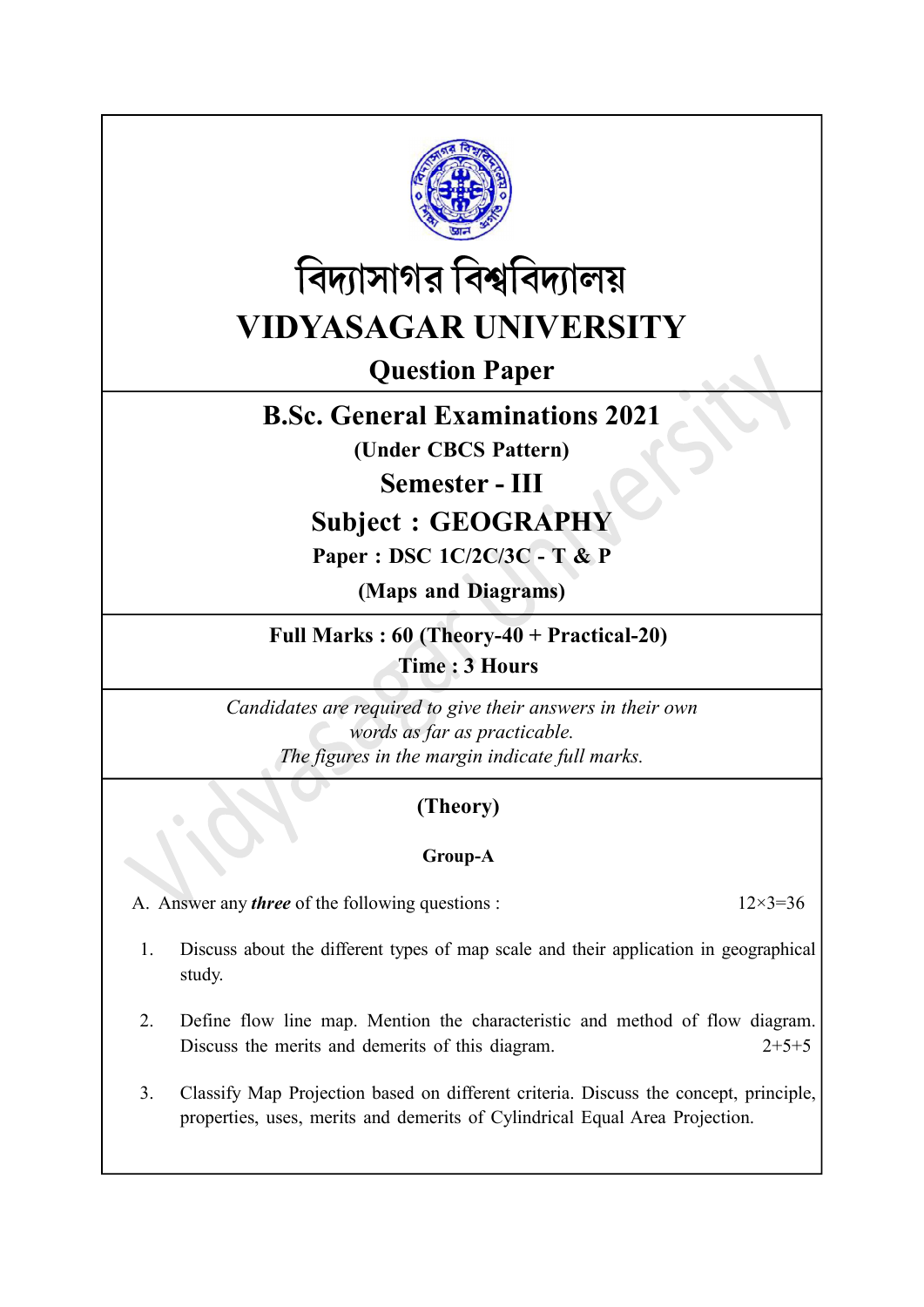4. Distinguish between 'Whole Circle Bearing' and 'Reduced Bearing'. Illustratively represent how Whole Circle Bearing and Reduced Bearing are converted from each other. Write the principles and importance of traversing in geography.

 $3+6+3$ 

- 5. Comparatively describe the concept, characteristics, principles, uses, merits and demerits of Choropleth and Sphere Maps. 12
- 6. What do you mean by Comparative Unit Scale? Represent the methodology for constructing this scale. Distinguish between Circle and Pie Diagrams.

#### Group-B

- B. Answer any *two* of the following questions :  $2 \times 2 = 4$
- 7. Define thematic map.
- 8. Differentiate between magnetic and true bearing.
- 9. Distinguish between Tangential Scale and Radial Scale.
- 10. What is meant by "Interpolation Method" to estimate the isolines?

#### বিভাগ-ক

নিম্নলিখিত যে কোনো **তিনটি** প্রশ্নের উত্তর দাও ঃ  $20 = 2 \times 52$ 

- ভগোল শিক্ষায় বিভিন্ন ধরণের মানচিত্র স্কেল এবং তাদের ব্যবহারিক প্রয়োগ সম্পর্কে আলোচনা কর।  $55$
- Flow line মানচিত্রের সংজ্ঞা দাও। Flow diagram-এর বৈশিষ্ট্য ও পদ্ধতিগুলি লেখ। Flow  $\ddot{\mathcal{L}}$ diagram-এর merits ও demerits আলোচনা কর।<br>
২+৫+৫
- বিভিন্ন বৈশিষ্ট্যের ভিত্তিতে Map Projection-এর শ্রেণীবিভাগ কর। Cylindrical Equal Area  $\mathcal{O}_{\mathcal{L}}$ Projection -এর ধারণা, নীতি, বৈশিষ্ট্য ব্যবহার ও merits এবং demerits আলোচনা কর।  $8 + b$
- 'Whole Circle Bearing' এবং 'Reduced Bearing' এর পার্থক্য কর। 'Whole Circle 8. Bearing' এবং 'Reduced Bearing' কিভাবে একে অপরে পরিবর্তন করা যায় চিত্রসহযোগে দেখাও। ভূগোলে traversing এর গুরুত্ব ও নীতিগুলি লেখ।  $\bullet$  +  $\bullet$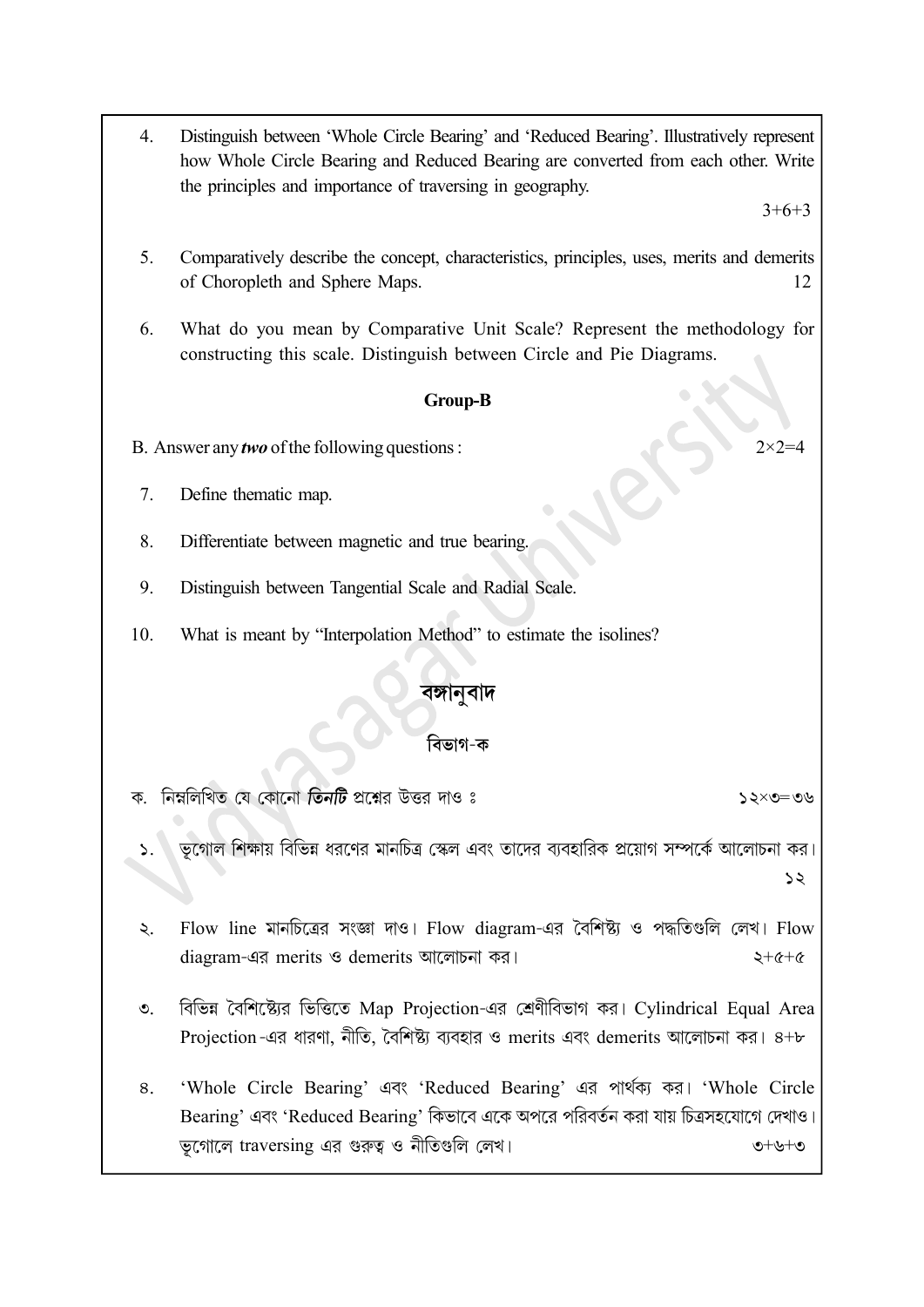- তুলনামূলক ভাবে Choropleth এবং Sphere Maps এর ধারণা, বৈশিষ্ট্য, নীতি, ব্যাহার, উপকারিতা  $\alpha$ . ও অপকারিতাগুলি বর্ণনা কর।
- Comparative Unit Scale কি? এই স্কেল তৈরীর পদ্ধতি লেখ। Circle এবং Pie Diagram এর পার্থক্য  $\mathcal{P}$ লেখ।  $2 + 6 + 8$

#### বিভাগ-খ

- খ. নিম্নলিখিত যে কোনো দুটি প্রশ্নের উত্তর দাওঃ
	- থিমেটিক ম্যাপের সংজ্ঞা দাও।  $\mathsf{q}$
- চুম্বকীয় দিগংশ এবং প্রকৃত দিগংশের পার্থক্য কর।  $\mathbf{b}$ .
- Tangential Scale ও Radial Scale-এর পার্থক্য লেখ।  $\delta$ .
- Isoline পরিমাপ করার Interpolation Method বলতে কি বোঝায়?  $\mathcal{S}^{\mathcal{O}}$ .

### (Practical)

#### Paper - DSC 1C P

#### (Cartographic Techniques)

#### Marks : 20

#### Group - A

Answer any **one** of the followng questions :  $20 \times 1 = 20$ 

1. Readings obtained from Prismatic Compass survey are given below. Prepare an appropriate field book and plot the traverse.

| <b>Station</b> | Line | <b>Length in Metre</b> | <b>Observed Bearing</b> |                  |
|----------------|------|------------------------|-------------------------|------------------|
|                |      |                        | Fore                    | <b>Back</b>      |
| A              | AB   | 5.22                   | 129°30'                 | 307°00'          |
| B              | BC   | 12.07                  | 210°30'                 | $33^{\circ}00'$  |
| C              | CD   | 7.40                   | $314^{\circ}00'$        | 135°00'          |
|                | DА   | 11.41                  | 44°30'                  | $223^{\circ}00'$ |

Estimate the Included Angles from this traverse. 15+5

২ $\times$ ২ $=$ ৪